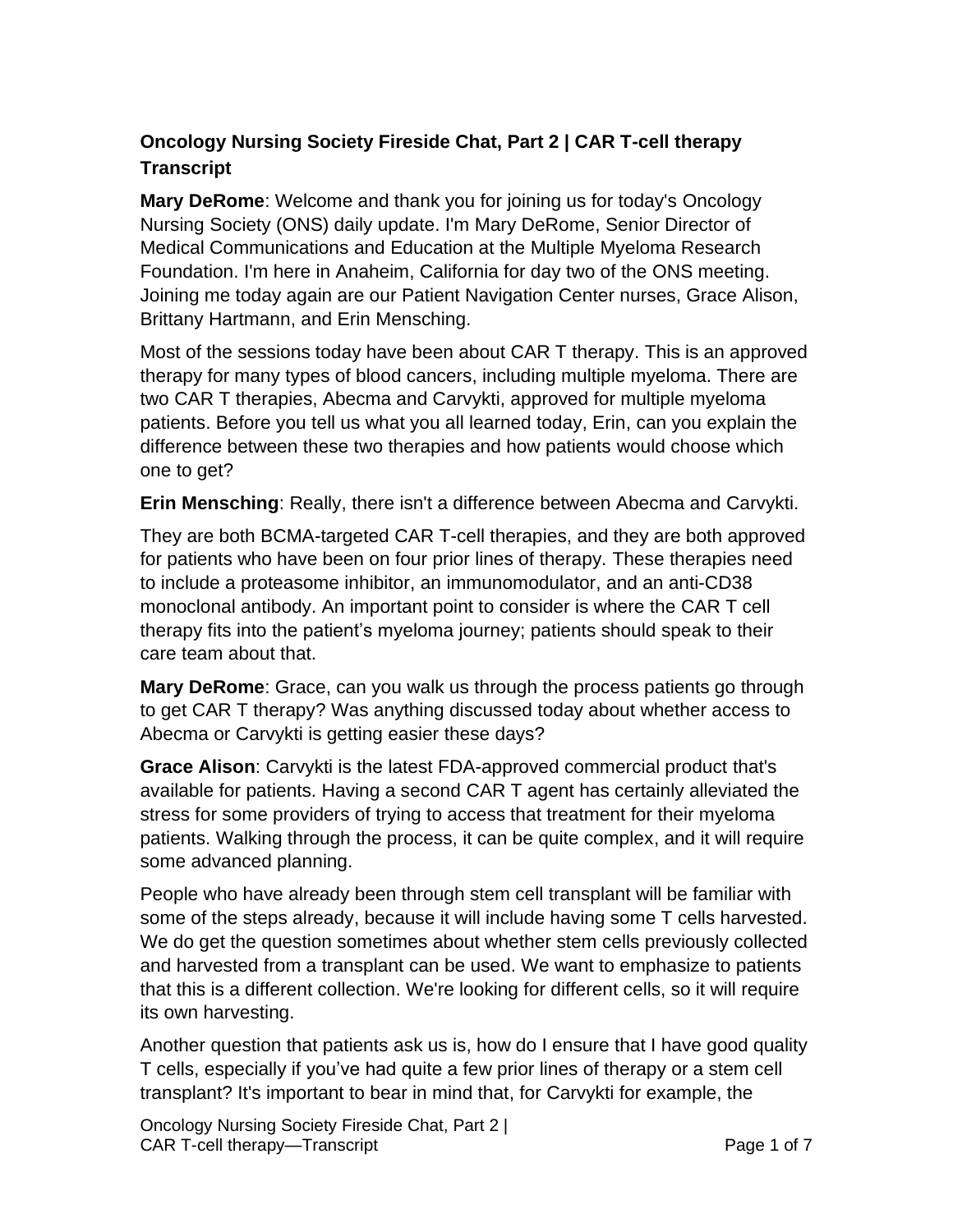CARTITUDE trial, it included patients who'd had approximately six prior lines of therapy. Ninety percent of them had a stem cell transplant, and they were still able to harvest and successfully go through that process.

A couple of things that we heard in the presentation to enhance the health of those T cells is the importance of speaking with your provider about making sure you allow enough time for your current treatment to finish before the harvesting. And ensuring that you've got a good, healthy diet—that was mentioned, as well, to make sure that your T cells are as robust as possible. You will not need any growth factor mobilization, which is different from stem cell harvesting, which is good.

The cells usually can be harvested in one sitting, over several hours. The difference between transplant and CAR T: once the T cells are harvested, it will take approximately 30 days, and sometimes patients need some bridging treatment in the meantime. Once the cells are processed, the majority of patients go inpatient to have the cells re-infused, and that will be similar to how stem cells in a transplant are re-infused, as well.

There will be some close monitoring during that phase. One thing we also heard is the importance of making sure the patient had a caregiver who was ready to take on quite a complicated role. They will need to be with you through the whole setup process. There will be appointments. They should know how to contact your primary care team during and after the procedure about any potential complications you are experiencing.

A lot of patients have to travel for this; it's not locally available for most patients. Setting up travel and where are you going to stay— your primary care team can get a social worker to help you establish all of that. That prior planning needs to be done before the whole process.

**Mary DeRome**: These T cells, when they're removed from the patient, they actually undergo quite a lengthy procedure. And you were mentioning that that procedure took about 30 days from the time they were collected. Then the cells are sent to the lab to be modified so that they recognize myeloma cells through the BCMA that's on their surface. Then they have to grow them up to a large number, right before they send them back to the patient?

## **Grace Alison**: Correct.

**Mary DeRome**: Brittany, I have heard that the availability of CAR T to patients is not what people really might have thought it would be. Can you tell us anything about availability and what the issue is there?

**Brittany Hartmann**: When the CAR T therapies were FDA approved, a lot of patients thought you can just now go to the doctor and sign up—I'll get CAR T. It doesn't exactly work that way.

Oncology Nursing Society Fireside Chat, Part 2 | CAR T-cell therapy—Transcript **Page 2 of 7**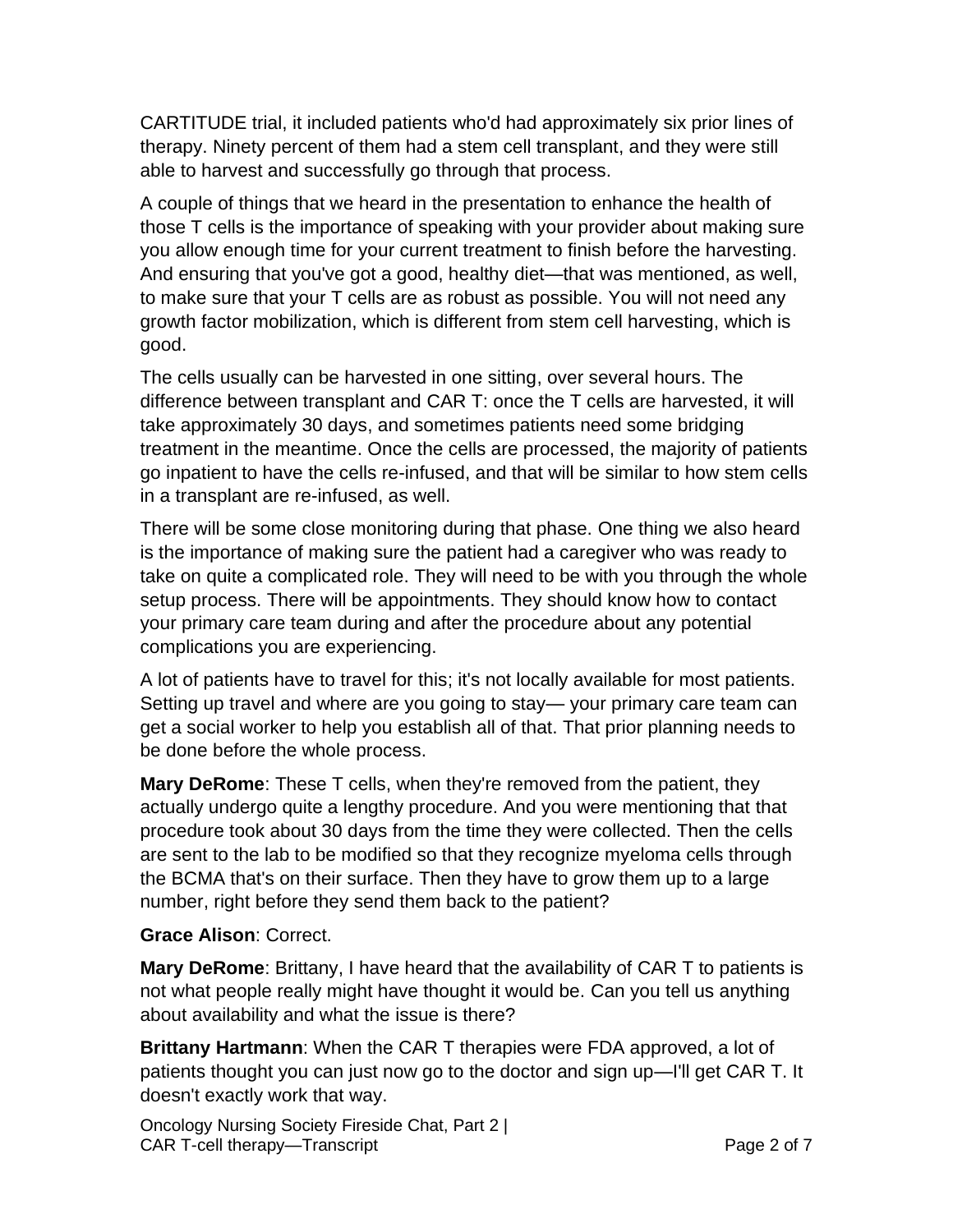You have to go to an approved center, and the slots are more limited than we had initially anticipated. Because there are two approved therapies, there is more availability than there was previously, but it's another thing to consider that you have to be the kind of patient that is in the right state for CAR T. You need to have enough disease that you will be able to respond, but you don't want to be at a point that your disease is taking off, because it does take a long time to get the cells back.

You can have bridging therapy between, which is encouraging because if you have disease that's not well controlled, it does not mean that you would not qualify for CAR T. You can get bridging therapy that will get you to the point where you're able to get the CAR T cells.

**Mary DeRome**: You'd be receiving the bridging therapy between the time your T cells are collected and sent to the lab and when they're sent back to you, right?

**Brittany Hartmann**: Yes. There will be, they said, about a 2-week period between any kind of therapy before you get the re-infusion. As long as you're at a point that you could be stable throughout that approximately 4- to 6-week period, then that is encouraging. But another thing to consider is, although there are only two approved, there are still a lot of clinical trials for CAR T. Again, these are available through specialty centers, so you'll want to make sure that you speak with your myeloma specialist about if and when CAR T would be a good fit for you.

**Erin Mensching**: An important point to consider is that patients need to stay local to the center where they get the infusion for around 4 weeks, possibly a bit longer. They do need to have that caregiver available 24/7 for the first 2 weeks for that really careful monitoring. Something to be aware of is that there's no driving for up to 8 weeks post-infusion.

**Mary DeRome**: Brittany, can you highlight the main toxicities that patients can anticipate if they receive one of these CAR T-cell therapies? Was anything new discussed today as it relates to helping patients know what to look for as far as when they might experience these toxicities?

**Brittany Hartmann**: The main toxicities that are usually mentioned are cytokine release syndrome (CRS), as well as neurotoxicities. Patients are typically monitored for these at the hospital, but they can present later, so it's important to know what to look for. Cytokine release syndrome presents a lot like flu-like symptoms. You'll want to note fevers, chills, body aches, and fatigue. Fever is the number one sign of that. Temperature monitoring is definitely important. They take care of that in the hospital, but it's important to make sure that that's something that you consider when you're at home, as well.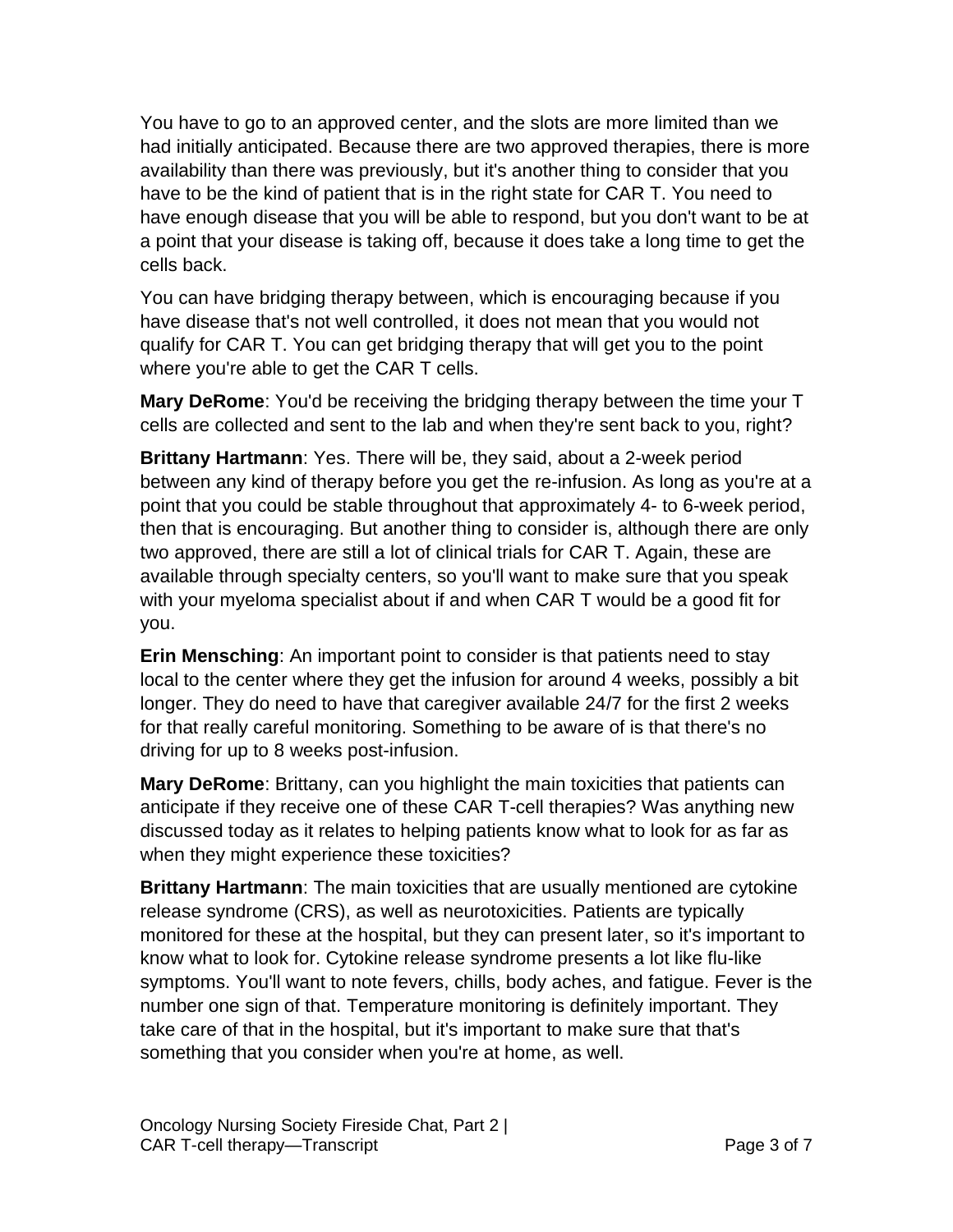Neurotoxicities can present as confusion, or sometimes the symptoms are a little more subtle—even something like a headache. These are anticipated and are things to look out for.

**Mary DeRome**: Is there a period after the time that the cells are infused into the patient where you should be looking for these toxicities? If you get past a certain point without having them, does that mean that you're not going to get them?

**Brittany Hartmann**: Not necessarily. As with any medication, some patients can experience an immediate reaction and others can experience a delayed reaction. If you're in the hospital, they will monitor for this. But, again, you can experience delayed onset of these symptoms, so it's important to make sure you have a caregiver who's looking out for things like this. Something like neuro toxicity may not be as obvious to the patient. If you have a caregiver, it's important to note small things.

If you notice in conversation, the conversation's not flowing, doesn't really make sense, it might not just be chemo brain or chemo fog. It's not something to just write off and take lightly. You should be paying attention to any slight changes in mental acuity, because that can actually be a symptom of neurotoxicity.

**Mary DeRome**: I've also heard that nurses can test patients for neurotoxicity by asking them to write their name every day, right? And that's another way of determining whether or not this neurotoxicity is taking hold with patients.

**Brittany Hartmann**: Yes. They usually do a baseline when a patient is admitted to a hospital, and they will do that daily. Patients may not be able to fully write their name out; that's one small test that they're able to do to monitor for the neuro status.

**Mary DeRome**: How long do patients usually remain in the hospital after receiving their infusion of CAR T?

**Brittany Hartmann**: Typically, it can be up to about 2 weeks, and it really depends on how the patient is recovering. Similar to stem cell transplant, some patients' blood counts may recover quickly and they're able to be discharged sooner. Also, you want to consider if a patient has any kind of complications, such as an infection. They may have to remain in the hospital longer.

I would anticipate at least 2 weeks, but you can be in the hospital anywhere up to a month if you're experiencing complications. It's important to consider that, as Grace mentioned before. Plan ahead. This is a process. It's not always straightforward, and things can come up, so being prepared ahead of time is really important.

**Mary DeRome**: Are there are long-term toxicities associated with CAR T that patients need to be aware of?

Oncology Nursing Society Fireside Chat, Part 2 | CAR T-cell therapy—Transcript **Page 4 of 7**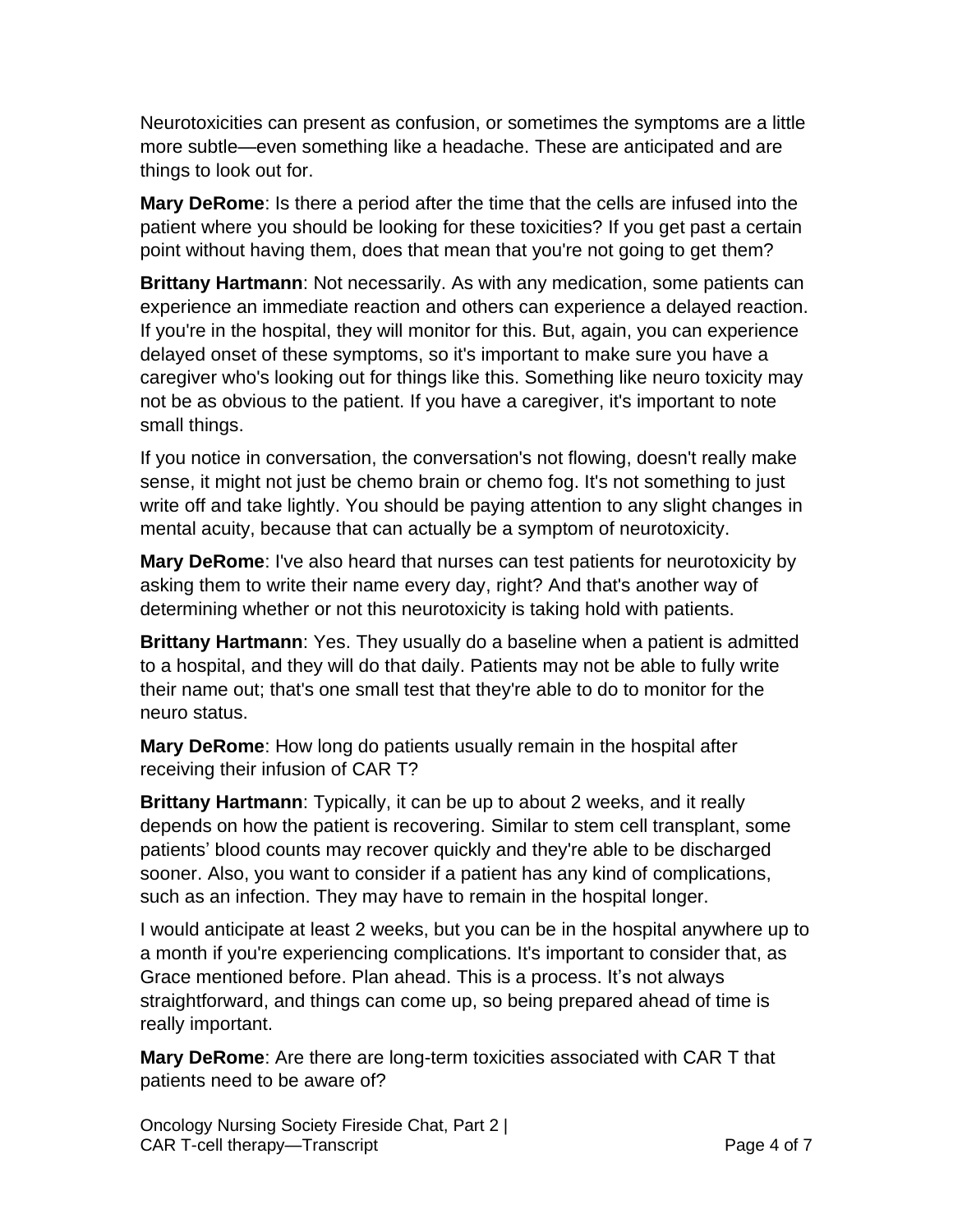**Brittany Hartmann**: There can be long-term side effects. The doctors and the care team do note that a lot of these are anticipated, so it's important to note that they typically will resolve, but one of the long-term side effects is decreased blood counts or cytopenias. The white blood cell count being low puts you at very high risk for infection. There are ways to maneuver around that.

Usually, the doctor and the care team will put you on an anti-microbial prophylaxis, and that is something that you actually have to remain on long-term, about a year or so. If you're getting this done at a specialty center, but you're treated at home locally, it's very important to make sure that your care team is aware of that.

They also mentioned during some of the talks about vaccination status. A lot of that is still undergoing research because they're not sure whether you will respond to a vaccine if you have modified your immune system I believe the ASCO guidelines says that flu and COVID are two of the recommended vaccines, because they did generate a T-cell response, though not a B-cell response. With the low blood counts, you may be anemic or have low platelets. Some patients can actually become transfusion dependent.

It can be up to a year plus. The median, they said, was about 11.7 months where they'll start to see these cytopenias or low blood counts resolve. There are longterm side effects, but they do typically resolve over time and you can speak with your care team about supportive care to be able to work through that.

**Grace Alison**: One interesting thing we heard from people who did these CAR Ts, which was wonderful outside clinical trials, as well as with clinical trials, is that the vast majority of patients got some type of CRS. It can be managed, so it's important not to panic, not to feel like that this is going to be permanent. Especially if somebody ends up in an intensive care unit, it can be temporary. It can be managed and then the patient can recover. That was interesting to hear and very encouraging.

**Brittany Hartmann**: With infections, it's important to note that the immunoglobulins, the IVIG, can be considered for patients, as well as growth factor. They don't usually want to give that within 28 days, because it can have adverse effects with the immune system immediately post-CAR T. But, similar to the transfusions, growth factor—IVIG—these are all things that are important, because risk for infection is very high. They did note that respiratory infections were one of the most common, but the good news was there was less than 5% of these infections that showed to be fatal. They can be serious and may require hospitalization—a grade three infection would require IV antibiotics—but most patients recover, even if they're having infections frequently. That's something that you'll want to speak with the doctor about, if you're a good candidate to be on IVIG therapy to help prevent infections.

Oncology Nursing Society Fireside Chat, Part 2 | CAR T-cell therapy—Transcript **Page 5 of 7** and 2008 Formulation Page 5 of 7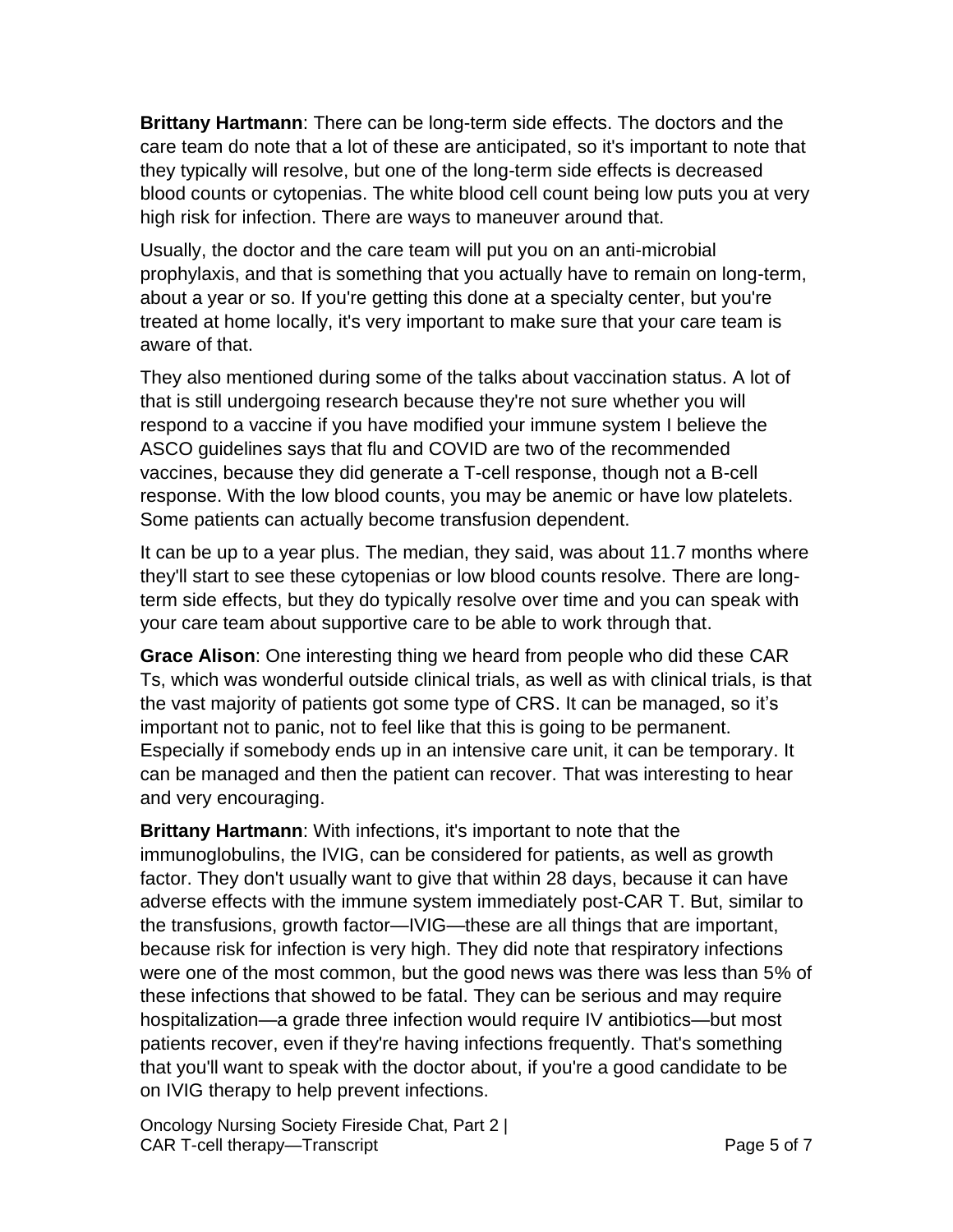**Grace Alison**: Another thing we heard them say was that, before a person undergoes CAR T for multiple myeloma, it's very hard to know who's going to have those adverse events.

You really have to just go through it to know how you're going to handle it yourself. But know that your care team is skilled in managing these adverse effects or events as they happen. But that early intervention is key. Anything that seems even minor, again, speaking up and advocating for yourself—or having your caregiver do that—will help you have the most successful outcome.

**Mary DeRome**: Obviously side effects and their management is one of the many aspects of patient care that is critical to oncology nurses. But let's also talk about what you've learned about how patients are faring with CAR T cells.

Grace, did you learn anything about how long patients can expect to respond to this type of treatment?

**Grace Alison**: The data is still maturing, but the overall response rate was very high, especially with Carvykti. Some people relapsed after a CAR T, but there are still other treatments available. *S*ome patients have the idea that this is the last intervention that is possible for their myeloma, but it was very interesting to hear today that there are still bispecifics. There are still other chemotherapy therapies that are available if you relapse after CAR T. What we're hearing is that patients are staying in a good remission upwards of 2 years.

**Mary DeRome**: Are there patients that do not respond to CAR T or are actually refractory to that type of therapy, like right from the outset?

**Grace Alison**: We didn't hear that reported. There was a tiny percentage who did not manage to have enough T cells that could be replicated, but most patients had a response.

**Mary DeRome**: Erin, if a patient has CAR T and they respond to it for a period of time, but then they stop responding and then they begin to relapse, can that patient have another CAR T?

**Erin Mensching**: They can have another CAR T that doesn't focus on the BCMA target. Also, there are bispecific antibody therapies in clinical trials; several of them are available to patients.

**Mary DeRome**: It would be really onto a clinical trial at that point.

**Erin Mensching**: Yes.

**Mary DeRome**: But these have not been approved yet.

**Erin Mensching**: Yes.